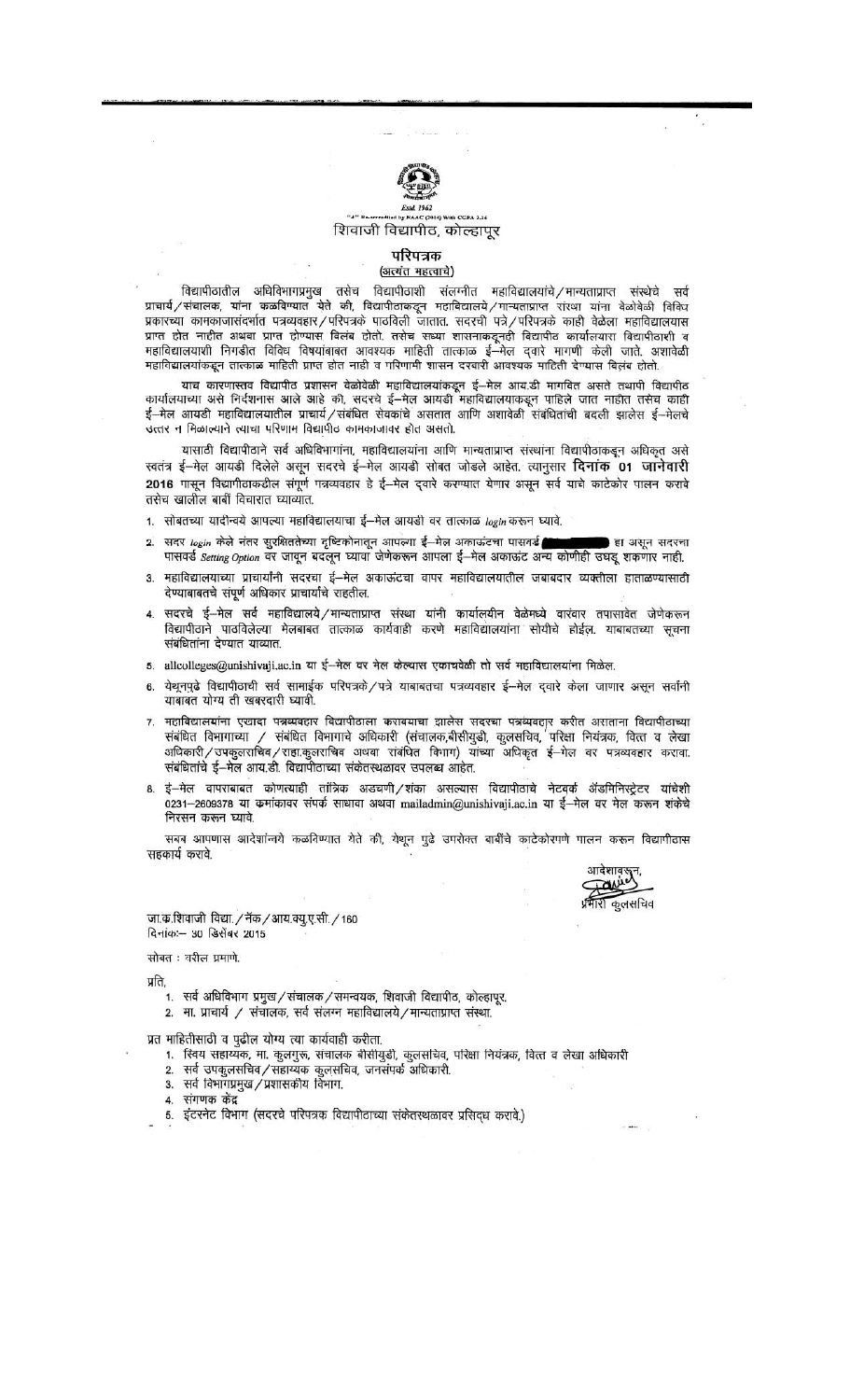| Sr. no. | <b>College Name</b>                                                    | <b>Email Address</b>          |
|---------|------------------------------------------------------------------------|-------------------------------|
|         | 1 Abasaheb Garware Institute of Management Studes SANGLI               | agim458.cl@unishivaji.ac.in   |
|         | 2 Abhinav Education Society College of Engg & Technology Vadwadi       | aes.ec@unishivaji.ac.in       |
|         | 3 Acharya Jawdekar Adhyapak Mahavidyalaya GARGOTI                      | aj179.cl@unishivaji.ac.in     |
|         | 4 Adarsh College Of Pharmacy VITA                                      | acphv491.pc@unishivaji.ac.in  |
|         | 5 Adarsh College Of Pharmacy VITA                                      | acphv.491@unishivaji.ac.in    |
|         | 6 Adarsh Institute of Tech. & Research Center Vita                     | aitrc.ec@unishivaji.ac.in     |
|         | 7 Adarsh Mahavidyalya Vita, VITA                                       | hpmv261.cl@unishivaji.ac.in   |
|         | 8 Ajara Mahavidyalaya AJARA                                            | ama53.cl@unishivaji.ac.in     |
|         | 9 Amdar Shahikant Shinde College, MEDHA                                | medha170.cl@unishivaji.ac.in  |
| 10      | ANANDI ARTS, COMMERCE & SCIENCE COLLEGE GAGANBAVADA<br><b>KOLHAPUR</b> | anandi429.cl@unishivaji.ac.in |
|         | 11 Annasaheb Dange College of Education, Ashta ASHTA                   | adaedu435.cl@unishivaji.ac.in |
|         | 12 Annasaheb Dange College of Engineering & Technology Ashta           | ada.ec@unishivaji.ac.in       |
|         | 13 Appasaheb Birnale College of Architecture SANGLI                    | acs246.ec@unishivaji.ac.in    |
|         | 14 Appasaheb Birnale College of Architecture SANGLI                    | acs246.ec@unishivaji.ac.in    |
|         | 15 Appasaheb Birnale College of Education SANGLI                       | abcedu434.cl@unishivaji.ac.in |
|         | 16 Appasaheb Birnale College of Pharmacy Sangli                        | abp.pc@unishivaji.ac.in       |
|         | 17 Arts & Commerce College SATARA                                      | smv148.cl@unishivaji.ac.in    |
|         | 18 Arts & Commerce College Koyananagar SATARA                          | koyana467.cl@unishivaji.ac.in |
|         | 19 Arts & Commerce College, Nagthane NAGTHANE                          | nagt255.cl@unishivaji.ac.in   |
|         | 20 Arts & Commerce College, Kadepur KADEPUR                            | kade97.cl@unishivaji.ac.in    |
|         | 21 Arts & Science College, Atpadi ATPADI                               | asca99.cl@unishivaji.ac.in    |
|         | 22 Arts & Commerce College, Ashta ASHTA                                | ast87.cl@unishivaji.ac.in     |
|         | 23 Arts and Commerce College NESARI                                    | nesri68.cl@unishivaji.ac.in   |
|         | 24 Arts and Commerce College VADUJ                                     | waduj175.cl@unishivaji.ac.in  |
|         | 25 Arts and Commerce College, Mayani MAYANI                            | maya171.cl@unishivaji.ac.in   |
|         | 26 Arts and Commerce Mahavidyalay, Undale KARAD                        | undale375.cl@unishivaji.ac.in |
|         | 27 Arts college KOWAD                                                  | kowad2.cl@unishivaji.ac.in    |
|         | 28 Arts Commerce & Science Mahavidyalaya KASABA BEED                   | beed469.cl@unishivaji.ac.in   |
|         | 29 Arts Commerce and Science College, Palus PALUS                      | palus104.cl@unishivaji.ac.in  |
|         | 30 Arts Science & Commerce College, Kirloskarwadi RAMANANDNAGAR        | ram93.cl@unishivaji.ac.in     |
|         | 31 Arts, Commerce & Science, Mahavidyalaya GADHINGLAJ                  | acsg45.cl@unishivaji.ac.in    |
|         | 32 Arts, Commerce and Science College PUSEGAON                         | puse174.cl@unishivaji.ac.in   |
|         | 33 Arts, Science and Commerce Mahavidyalaya, Umadi SANGLI              | umdi315.cl@unishivaji.ac.in   |
|         | 34 Arts, Science & Commerce College KASEGAON                           | kase96.cl@unishivaji.ac.in    |
|         | 35 Arts, Science & Commerce College WATHAR STATION                     | wstn289.cl@unishivaji.ac.in   |
|         | 36 Arvind Gavali College of Pharmacy Jaitapur                          | agcps.pc@unishivaji.ac.in     |
|         | 37 Arvind Gavali College of Engineering Satara                         | agc.ec@unishivaji.ac.in       |
|         | 38 Asha College of Special Education SATARA                            | ashaed371.cl@unishivaji.ac.in |
|         | 39 Ashokrao Mane College of Pharmacy Peth Wadgaon                      | cppv.pc@unishivaji.ac.in      |
|         | 40 Ashokrao Mane Group of Institutions Engg. wathar                    | bmsp.ec@unishivaji.ac.in      |
|         | 41 Azad College of Education SATARA                                    | az181.cl@unishivaji.ac.in     |
|         | 42 B V College of Pharmacy Kolhapur                                    | cpk.pc@unishivaji.ac.in       |
|         | 43 B.Ed. College PATAN                                                 | bcp183.cl@unishivaji.ac.in    |
|         | 44 B.Ed. College PETH-VADGAON                                          | vad228.cl@unishivaji.ac.in    |
|         | 45 Baba Naik Arts & Science Mahavidyalaya KOKRUD                       | bnkok108.cl@unishivaji.ac.in  |
|         | 46 Balasaheb Chitale Mahavidyalaya, Bhilwadi BHILAWADI                 | bhil105.cl@unishivaji.ac.in   |
|         | 47 Balasaheb Desai College PATAN                                       | bd159.cl@unishivaji.ac.in     |
|         | 48 Balwant College VITA                                                | bal86.cl@unishivaji.ac.in     |
|         | 49 Bharati Vidyapeeths New Law College SANGLI                          | bvnlcs185.cl@unishivaji.ac.in |
|         | 50 Bharti Vidyapiths College of Engineering Kop Kolhapur               | bce.ec@unishivaji.ac.in       |
|         | 51 Bhogavati Mahavidyalaya KURUKALI                                    | bmk51.cl@unishivaji.ac.in     |
|         | 52 BVPs Bayabai Shripatrao Kadam Kanya Mahavidyalaya KADEGAON          | kmk101.cl@unishivaji.ac.in    |
|         | 53 Chandrabai-Shantappa Shendure College, Hupari HUPARI                | hup64.cl@unishivaji.ac.in     |
|         | 54 Chh. Shivaji College (Auto) SATARA                                  | ch259.cl@unishivaji.ac.in     |
|         | 55 Chh. Shivaji College of Education RUKADI                            | cer414.cl@unishivaji.ac.in    |
|         | 56 Chintamanrao College of Commerce SANGLI                             | ccs74.cl@unishivaji.ac.in     |
|         |                                                                        |                               |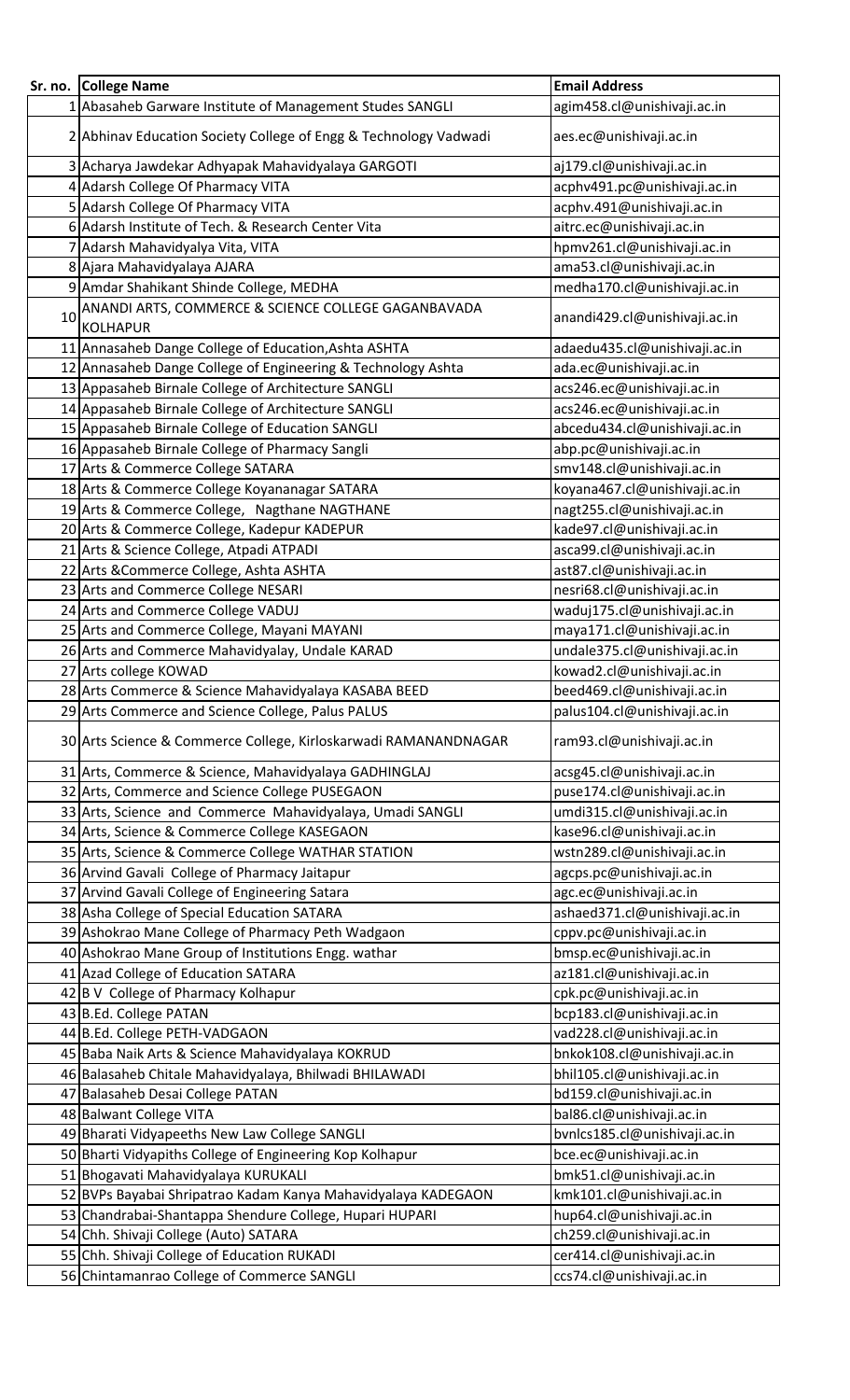|     | Sr. no. College Name                                                       | <b>Email Address</b>          |
|-----|----------------------------------------------------------------------------|-------------------------------|
|     |                                                                            |                               |
|     | 57 Chintamanrao Institute of Management, Development&Research SANGLI       | cimdr190.cl@unishivaji.ac.in  |
|     | 58 College of Architecture KOLHAPUR                                        | cak187.ec@unishivaji.ac.in    |
|     | 59 College of Architecture KOLHAPUR                                        | cak187.ec@unishivaji.ac.in    |
|     | 60 College of Education KARAD                                              | ked206.cl@unishivaji.ac.in    |
|     | 61 College of Education VITA                                               | vitaed370.cl@unishivaji.ac.in |
|     | 62 College of Non-Conventional Vocational Courses for Women KOLHAPUR       | cncw256.cl@unishivaji.ac.in   |
|     | 63 College of Pharmacy Javalwadi                                           | copjv.pc@unishivaji.ac.in     |
|     | 64 D.D. Shinde Sarkar College KOLHAPUR                                     | dds21.cl@unishivaji.ac.in     |
|     | 65 D.K. Shinde Shikshan Shastra Mahavidyalaya GADHINGLAJ                   | dksg193.cl@unishivaji.ac.in   |
|     | 66 D.P. Bhosale College KOREGAON                                           | kor162.cl@unishivaji.ac.in    |
|     | 67 D.R. Mane mahavidyalaya KAGAL                                           | drm60.cl@unishivaji.ac.in     |
|     | 68 D.Y. Patil College of Engineering & Technology Kolhapur                 | dyp.ec@unishivaji.ac.in       |
|     | 69 Dahiwadi College DAHIWADI                                               | dah164.cl@unishivaji.ac.in    |
|     | 70 Dattajirao Kadam Arts Science and Commerce College ICHALKARANJI         | ich38.cl@unishivaji.ac.in     |
|     | 71 Dattajirao Kadam Tech. Edu. Soc. Textile & Engg. Institute Ichalkaranji | tei.ec@unishivaji.ac.in       |
|     | 72 Deccan College of Interior Design, Kolhapur KOLHAPUR                    | dcid341.cl@unishivaji.ac.in   |
|     | 73 Deshbhakt Anandrao B. Naik Arts & Science Mahavidyalaya, CHIKHALI       | chik106.cl@unishivaji.ac.in   |
|     |                                                                            |                               |
|     | 74 Deshbhakta Ratnappa Kumbhar College of Commerce KOLHAPUR                | cc20.cl@unishivaji.ac.in      |
|     | 75 Devchand College ARJUNNAGAR                                             | da48.cl@unishivaji.ac.in      |
|     | 76 Dhananjay Mahadik Group of Institutions Vikaswadi                       | dmgi.ec@unishivaji.ac.in      |
|     | 77 Dhananjayrao Gadgil College of Commerce. SATARA                         | dgc144.cl@unishivaji.ac.in    |
|     | 78 Dnyanshree Institute of Engineering And Technology Satara               | diet.ec@unishivaji.ac.in      |
|     | 79 Doodhasakhar Mahavidyalaya (Arts, Science & Commerce) BIDRI             | dmb61.cl@unishivaji.ac.in     |
|     | 80 Dr D.Y.Patil Pratisthan Shikshanshatra Mahavidyalaya GARGOTI            | smg342.cl@unishivaji.ac.in    |
|     | 81 Dr. Babasaheb Ambedkar College PETH-VADGAON                             | pvd54.cl@unishivaji.ac.in     |
|     | 82 Dr. D.Y.Patil Shikshanshastra Mahavidyalaya Kadamwadi KOLHAPUR          | dypsm346.cl@unishivaji.ac.in  |
|     | 83 Dr. Ghali College of Arts & Commerce GADHINGLAJ                         | gcg47.cl@unishivaji.ac.in     |
|     | 84 Dr. J. P. Naik Mahavidyalaya UTTUR                                      | jpn352.cl@unishivaji.ac.in    |
|     | 85 Dr. J.J. Magdum College of Engineering Jaysingpur                       | jjm.ec@unishivaji.ac.in       |
|     | 86 Dr. Padmasingh Patil College of Physical Education MIRAJ                | cped191.cl@unishivaji.ac.in   |
|     | 87 Dr. Patangrao Kadam ASC College, Sangalwadi SANGLI                      | ascs73.cl@unishivaji.ac.in    |
|     | 88 Dr. Daulatrao Aher College of Engineering Karad                         | aher.ec@unishivaji.ac.in      |
|     | 89 Dr. Yashwantrao Mohite B.Ed. College RETHARE (BK)                       | ymbed374.cl@unishivaji.ac.in  |
|     | 90 DYPatil Edu Society DYPatil Tech Campus (Faculty of Eng.) Talsande      | dtc.ec@unishivaji.ac.in       |
|     | 91 Ganpatrao Arwade College of Commerce SANGLI                             | gacc75.cl@unishivaji.ac.in    |
|     | 92 Genesis Institute of Technology Kasarwadi                               | git.ec@unishivaji.ac.in       |
|     | 93 Gopal Krishna Ghokhale College Kolhapur KOLHAPUR                        | g260.cl@unishivaji.ac.in      |
|     | 94 Gourishankar Institute of Management, Limb SATARA                       | gims358.cl@unishivaji.ac.in   |
|     | 95 Gourishankar Institute of Pharma Education Research Limb                | siops.pc@unishivaji.ac.in     |
|     | 96 Govt. College of Engineering Karad                                      | cek.ec@unishivaji.ac.in       |
|     | 97 Govt. College of Pharmacy Karad                                         | gpck.pc@unishivaji.ac.in      |
|     | 98 GULABRAO PATIL B.ED.COLLEGE MIRAJ MIRAJ                                 | gpbcm350.cl@unishivaji.ac.in  |
|     | 99 HolyWood Academy's Sanjeevan Engg & Technolgy Institute Panhala         | set.ec@unishivaji.ac.in       |
| 100 | Hon. Shri Annasaheb Dange Arts, Commerce & Science College<br>HATKANANGALE | hat71.cl@unishivaji.ac.in     |
|     | 101 Ichalkaranji Shikshanshastra Mahavidyalaya ICHALKARANJI                | isi202.cl@unishivaji.ac.in    |
|     | 102 Ideal Institute of Management, Kondigre KONDIGRE                       | iimk450.cl@unishivaji.ac.in   |
|     | 103 INSTITUTE OF MGEMNT, COMPUTER & RURAL DEVELOPMENT TASGAON              | imw325.cl@unishivaji.ac.in    |
|     | 104 Ismail Saheb Mulla Law College SATARA                                  | ls146.cl@unishivaji.ac.in     |
|     | 105 Jagruti Shikshan Shastra Mahavidyalaya GADHINGLAJ                      | jassm347.cl@unishivaji.ac.in  |
|     | 106 Jaysingpur College JAYSINGPUR                                          | j43.cl@unishivaji.ac.in       |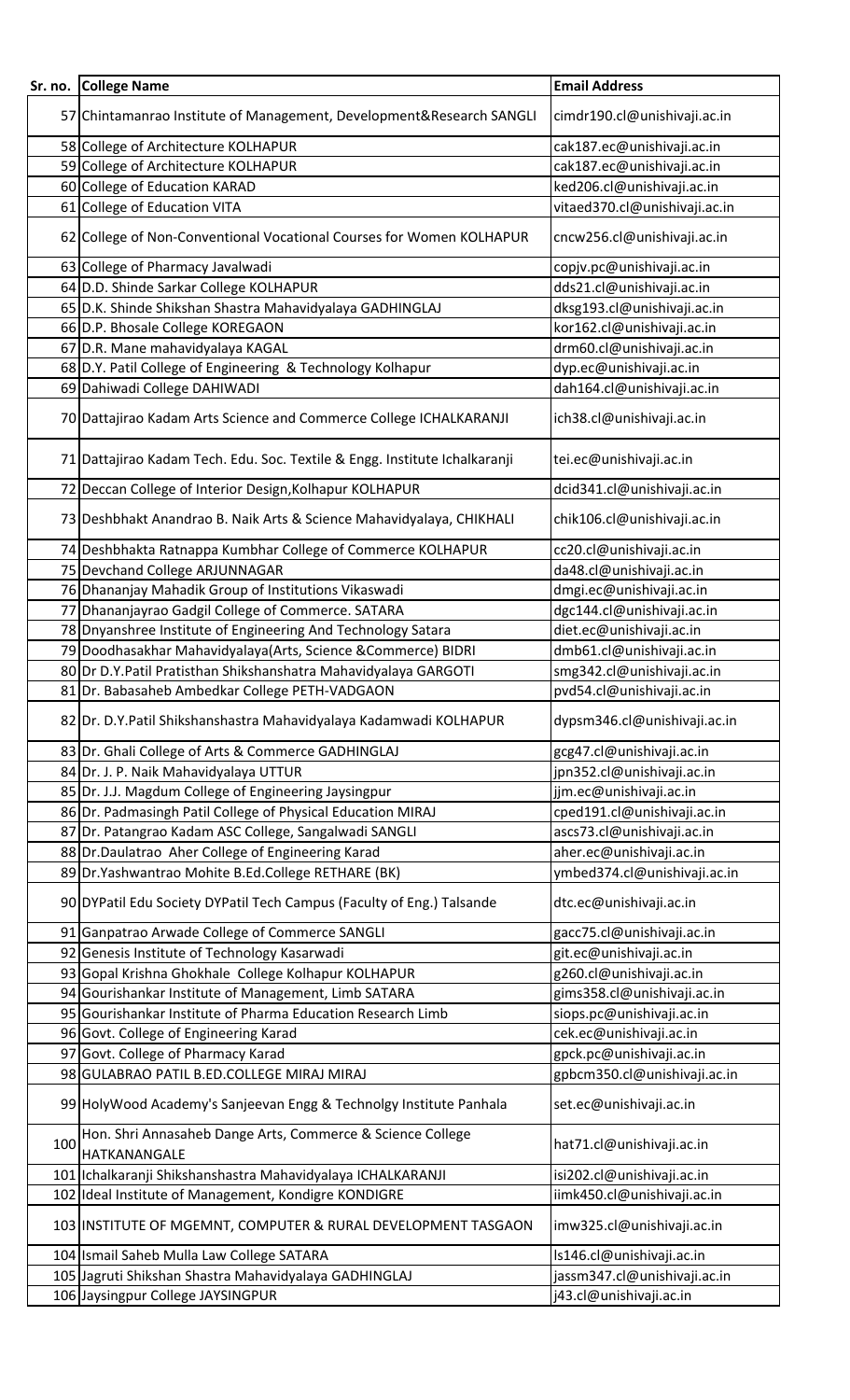| Sr. no. | <b>College Name</b>                                                             | <b>Email Address</b>          |
|---------|---------------------------------------------------------------------------------|-------------------------------|
|         |                                                                                 |                               |
|         | 107 Jaywant College of Engineering & Management Kille Machindragad              | jcem.ec@unishivaji.ac.in      |
|         | 108 Jaywant Mahavidyalaya ICHALKARANJI                                          | jmi39.cl@unishivaji.ac.in     |
|         | 109 Jeevan Prabodhini Kanya Mahavidyalaya, Vita SANGLI                          | vita322.cl@unishivaji.ac.in   |
|         | 110 Jivan Prabhodhani's Jivan Prabhodhani M.C.A. College KHANAPUR               | jpim426.cl@unishivaji.ac.in   |
|         | 111 K.B.P. College of Engineering & Polytechnic Satara                          | sat.ec@unishivaji.ac.in       |
|         | 112 K.I.T.s Institute of Management Education & Research KOLHAPUR               | kit2207.cl@unishivaji.ac.in   |
|         | 113 Kai. Malati V. Patil Kanya Mahavidyalaya URUN-ISLAMPUR                      | mvpm89.cl@unishivaji.ac.in    |
|         | 114 Kai. Malatidevi Patil Mahila Shikshanshastra Mahavidyalaya MIRAJ            | mvpms214.cl@unishivaji.ac.in  |
|         | 115 Kai. S.B.Khade Mahavidyalaya Koparde KOPARDE                                | kprd65.cl@unishivaji.ac.in    |
|         | 116 KAI. SHRI Y. D. PATIL ASC COLLEGE YAVALUJ KOLHAPUR                          | ydp430.cl@unishivaji.ac.in    |
|         | 117 Kai. Ramrao Nikam Shikshanshastra Mahavidyalaya INDOLI                      | rnsm433.cl@unishivaji.ac.in   |
|         | 118 Kakasaheb Chavan Mahavidyalaya TALMAVALE                                    | kc160.cl@unishivaji.ac.in     |
|         | 119 Kala Prabodhini's Institute of Design, Kolhapur KOLHAPUR                    | kpid340.cl@unishivaji.ac.in   |
|         | 120 Kamala College KOLHAPUR                                                     | kck26.cl@unishivaji.ac.in     |
|         | 121 Kanya Mahavidyalaya, Miraj MIRAJ                                            | kmm82.cl@unishivaji.ac.in     |
|         | 122 Karmaveer Bhaurao Patil College URUN-ISLAMPUR                               | u90.cl@unishivaji.ac.in       |
|         | 123 Karmaveer Hire Arts, Commerce, Science and Education College GARGOTI        | khcg49.cl@unishivaji.ac.in    |
|         | 124 Karmveer Bhaurao Patil Institute Of Mgmt Studies n Research SATARA          | kbpimr337.cl@unishivaji.ac.in |
|         | 125 Kisan Veer Mahavidyalaya WAI                                                | wai161.cl@unishivaji.ac.in    |
|         | 126 KITs College of Engineering Kolhapur Kolhapur                               | kit.ec@unishivaji.ac.in       |
|         | 127 Kranti Agrani G.D. Bapu Lad, Arts Mahavidyalaya, Kundal KUNDAL              | kundl107.cl@unishivaji.ac.in  |
|         | 128 Krantisinh Nana Patil Mahavidyalaya, Walwa WALVE                            | walwa103.cl@unishivaji.ac.in  |
|         | 129 Krishna College of Commerce and Science Wathar KARAD                        | kim2348.cl@unishivaji.ac.in   |
|         | 130 Krishna Foundation Jaywant Institute of Management WATHAR STATION           | jim423.cl@unishivaji.ac.in    |
| 131     | Krishna Institute of Computer Application n Management WATHAR<br><b>STATION</b> | kicam425.cl@unishivaji.ac.in  |
|         | 132 Krishna Mahavidyalaya RETHARE (BK)                                          | kmr168.cl@unishivaji.ac.in    |
|         | 133 Lal Bahadur Shastri College SATARA                                          | lal145.cl@unishivaji.ac.in    |
|         | 134 Late N.B.Chhabada Institute of Engg. & Tech. Satara                         | nbch.ec@unishivaji.ac.in      |
|         | 135 Late Narayandas Bhavandas Chabada Institute of Pharmacy Raigaon             | nbcps.pc@unishivaji.ac.in     |
|         | 136 Late Smt. M.S. Patil College of Physical Education KURUNDWAD                | kuru208.cl@unishivaji.ac.in   |
|         | 137 Law College PHALTAN                                                         | lp150.cl@unishivaji.ac.in     |
|         | 138 M.H. Shinde Mahavidyalaya TISANGI                                           | tsngi67.cl@unishivaji.ac.in   |
|         | 139 Mahabaleshwar Giristhan Arts Commerce College SATARA                        | mbsh326.cl@unishivaji.ac.in   |
|         | 140 Mahadevrao B.Ed.College TURKEWADI                                           | turke432.cl@unishivaji.ac.in  |
|         | 141 Mahavir Mahavidyalaya KOLHAPUR                                              | mmk28.cl@unishivaji.ac.in     |
|         | 142 Mahila Mahavidyalaya, Arts, Commerce, Science, Tasgaon TASGAON              | mmt294.cl@unishivaji.ac.in    |
|         | 143 Mahila Mahavidyalaya KARAD                                                  | mck153.cl@unishivaji.ac.in    |
|         | 144 Mahila Mahavidyalaya UMBRAJ                                                 | mmu166.cl@unishivaji.ac.in    |
|         | 145 Mahila Shaikshanshastra Mahavidyalaya TASGAON                               | msm213.cl@unishivaji.ac.in    |
|         | 146 Mahila Shikshanshastra Mahavidyalaya, Market Yard KOLHAPUR                  | mbed338.cl@unishivaji.ac.in   |
|         | 147 Manajiraje Bhosale Technical Campus (Faculty of Engineering Sangali         | mbtc.ec@unishivaji.ac.in      |
|         | 148 Meghnath Nageshkar Sharirik Shikshanshastra Mahavidyalaya TARDAL            | mbe210.cl@unishivaji.ac.in    |
|         | 149 Mhaishal Mahavidyalaya Mhaishal MIRAJ                                       | mhai439.cl@unishivaji.ac.in   |
|         | 150 Miraj Mahavidyalaya MIRAJ                                                   | miraj84.cl@unishivaji.ac.in   |
|         | 151 Modern College of Education MALKAPUR                                        | modern368.cl@unishivaji.ac.in |
|         | 152 Mohanrao Patangrao Patil Mahavidyalaya BORGAON                              | bor297.cl@unishivaji.ac.in    |
|         | 153 Mudhoji College PHALTAN                                                     | mud151.cl@unishivaji.ac.in    |
|         | 154 Namdeorao Suryawanshi Bedke Mahavidyalaya PHALTAN                           | phlt321.cl@unishivaji.ac.in   |
|         | 155 Nanasaheb Mahadik College Of Engineering wathar                             | nmc.ec@unishivaji.ac.in       |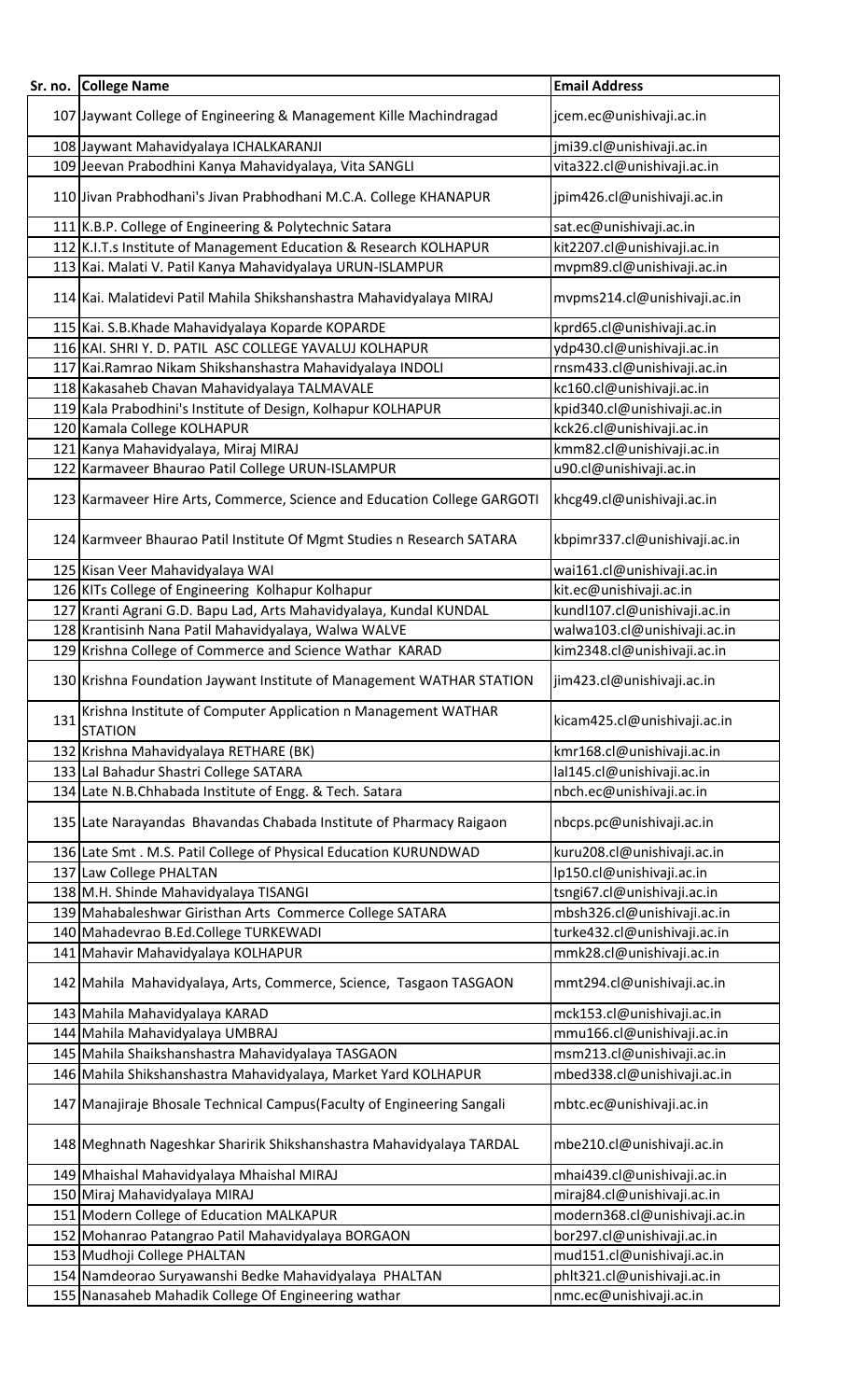|     | Sr. no. College Name                                                                                | <b>Email Address</b>          |
|-----|-----------------------------------------------------------------------------------------------------|-------------------------------|
|     | 156 Narayandas Sarwottamdas Soti Law College SANGLI                                                 | nl215.cl@unishivaji.ac.in     |
|     | 157 Nemgonda Dada Patil Night College of Arts & Commerce SANGLI                                     | ncs79.cl@unishivaji.ac.in     |
|     | 158 New Law College KOLHAPUR                                                                        | nlck236.cl@unishivaji.ac.in   |
|     | 159 Night College of Arts & Commerce ICHALKARANJI                                                   | nci41.cl@unishivaji.ac.in     |
|     | 160 Night College of Arts & Commerce KOLHAPUR                                                       | nc29.cl@unishivaji.ac.in      |
| 161 | NIORA ARTS & COMMERCE MAHILA MAHAVIDYALYA GADHINGLAJ<br><b>KOLHAPUR</b>                             | niora496.cl@unishivaji.ac.in  |
|     | 162 PAD. DR. KRANTIVEER NAGNATH ANNA NAIKWADI, ARTS COLLEGE SANGLI                                  | zare428.cl@unishivaji.ac.in   |
|     | 163 Pad. Vasantrao Dada Patil Mahavidyalaya KAVATHE MAHANKAL                                        | kvt95.cl@unishivaji.ac.in     |
|     | 164 Padm Bhushan Dr. Vasantraodada Patil Mahavidyalaya TASGAON                                      | t92.cl@unishivaji.ac.in       |
|     | 165 Padmabhooshan Vasantraodada Patil Institute of Technology Budhgaon                              | pvp.ec@unishivaji.ac.in       |
|     | 166 Phaltan Education Society's College of Engineering Phaltan                                      | pes.ec@unishivaji.ac.in       |
|     | 167 Pro. Sambhajirao Kadam Mahavidyalya DEUR                                                        | deur177.cl@unishivaji.ac.in   |
|     | 168 Prof. (Dr.) N. D. Patil Mahavidyalaya MALKAPUR                                                  | malka66.cl@unishivaji.ac.in   |
|     | 169 R. B. MADKHOLKAR MAHAVIDYALAYA, CHANDGAD                                                        | chand70.cl@unishivaji.ac.in   |
|     | 170 Radhanagari Mahavidyalaya RADHANAGARI                                                           | radha69.cl@unishivaji.ac.in   |
|     | 171 Raja Shiv-Chh. Arts & Commerce College, Mahagaon KANADEWADI                                     | kan58.cl@unishivaji.ac.in     |
|     | 172 Raja Shivchhatrapati, Shikshanshatra Mahavidyalay KANDEWADI                                     | kande369.cl@unishivaji.ac.in  |
|     | 173 Raja Shripatrao Bhagawantrao Mahavidyalaya AUNDH                                                | aundh173.cl@unishivaji.ac.in  |
|     | 174 Rajaram College KOLHAPUR                                                                        | r31.cl@unishivaji.ac.in       |
|     | 175 Rajarambapu College of Pharmacy Kasegaon                                                        | rcpk.pc@unishivaji.ac.in      |
|     | 176 Rajarambapu College of Sugar Technology URUN-ISLAMPUR                                           | rcst444.cl@unishivaji.ac.in   |
|     | 177 Rajarambapu Institute of Technology Sakharale Sakharale                                         | sak.ec@unishivaji.ac.in       |
|     | 178 Rajarshi Chh. Shahu College KOLHAPUR                                                            | shahu32.cl@unishivaji.ac.in   |
|     | 179 Rajarshi Shahu Arts and Commerce College RUKADI                                                 | ruk63.cl@unishivaji.ac.in     |
|     | 180 Raje Ramrao Mahavidyalaya JATH                                                                  | raje94.cl@unishivaji.ac.in    |
|     | 181 Rajendra Mahavidyalaya KHANDALA                                                                 | rmk353.cl@unishivaji.ac.in    |
|     | 182 S.M. Bapuji Salunkhe College KARAD                                                              | sbs154.cl@unishivaji.ac.in    |
|     | 183 Sadashivrao Mandlik Mahavidyalaya MURGUD                                                        | mur62.cl@unishivaji.ac.in     |
|     | 184 Sadguru Gadge Maharaj College KARAD                                                             | sgm156.cl@unishivaji.ac.in    |
|     | 185 Sahakar Bhushan Hon. S.K. Patil Mahavidyalaya KURUNDWAD                                         | kwd52.cl@unishivaji.ac.in     |
|     | 186 Sahakar Maharashi Shankarrao Mohite-Patil Mahavidyalaya RAHIMATPUR  rahi172.cl@unishivaji.ac.in |                               |
|     | 187 Sai Shikshanshatra (Special Edu. Hearing Impered) College GIJAVANE                              | saibed366.cl@unishivaji.ac.in |
|     | 188 Sant Gajanan Maharaj College of Engineering Chinchewadi                                         | sgmc.ec@unishivaji.ac.in      |
|     | 189 Sant Gajanan Maharaj College of Pharmacy Mahagaon                                               | sgmcp.pc@unishivaji.ac.in     |
|     | 190 Satara College of Engg. & Mgt. Satara                                                           | sce.ec@unishivaji.ac.in       |
|     | 191 Satara College of Pharmacy Degaon                                                               | scps.pc@unishivaji.ac.in      |
|     | 192 Savitribai Phule Mahila Mahavidyalaya SATARA                                                    | mms147.cl@unishivaji.ac.in    |
|     | 193 Savitribai Phule Mahila Shikshanshastra Mahavidyalaya KOLHAPUR                                  | spmsmp328.cl@unishivaji.ac.in |
|     | 194 Shahaji Law College KOLHAPUR                                                                    | l27.cl@unishivaji.ac.in       |
|     | 195 Shahaji Raje Mahavidyalaya KHATAV                                                               | srk152.cl@unishivaji.ac.in    |
|     | 196 Shankarrao Jagtap Arts & Commerce College, Wagholi SATARA                                       | wagh292.cl@unishivaji.ac.in   |
| 197 | SHANTINIKETAN LALIT KALA NATYATANTRA SHIKSHAN MAHAVIDYA<br>SANGLI                                   | sakns470.cl@unishivaji.ac.in  |
|     | 198 Sharad Institute of Technologys College of Engineering Ydrav                                    | sit.ec@unishivaji.ac.in       |
|     | 199 Sharadchandra Pawar Mahavidyalaya, Lonand LONAND                                                | lon165.cl@unishivaji.ac.in    |
|     | 200 Sharirik Shikshan Mahavidyalaya, Wadipir KOLHAPUR                                               | bpk19.cl@unishivaji.ac.in     |
|     | 201 Shikshan Maharshi Dr. Bapuji Salunkhe Mahavidyalaya MIRAJ                                       | m83.cl@unishivaji.ac.in       |
|     | 202 Shikshanshastra Mahavidyalaya KAGAL                                                             | sk223.cl@unishivaji.ac.in     |
|     | 203 Shikshanshastra Mahavidyalaya VITA                                                              | sv227.cl@unishivaji.ac.in     |
|     | 204 Shivajirao Deshmukh Shikshanshastra Mahavidyalaya SHIRALA                                       | sdsms351.cl@unishivaji.ac.in  |
|     | 205 Shivraj College of Arts Comm. and D.S. Kadam Sci. College GADHINGLAJ                            | gad3.cl@unishivaji.ac.in      |
|     | 206 Shri Ambabai Talim Sanstha College of Engineering Miraj                                         | ats.ec@unishivaji.ac.in       |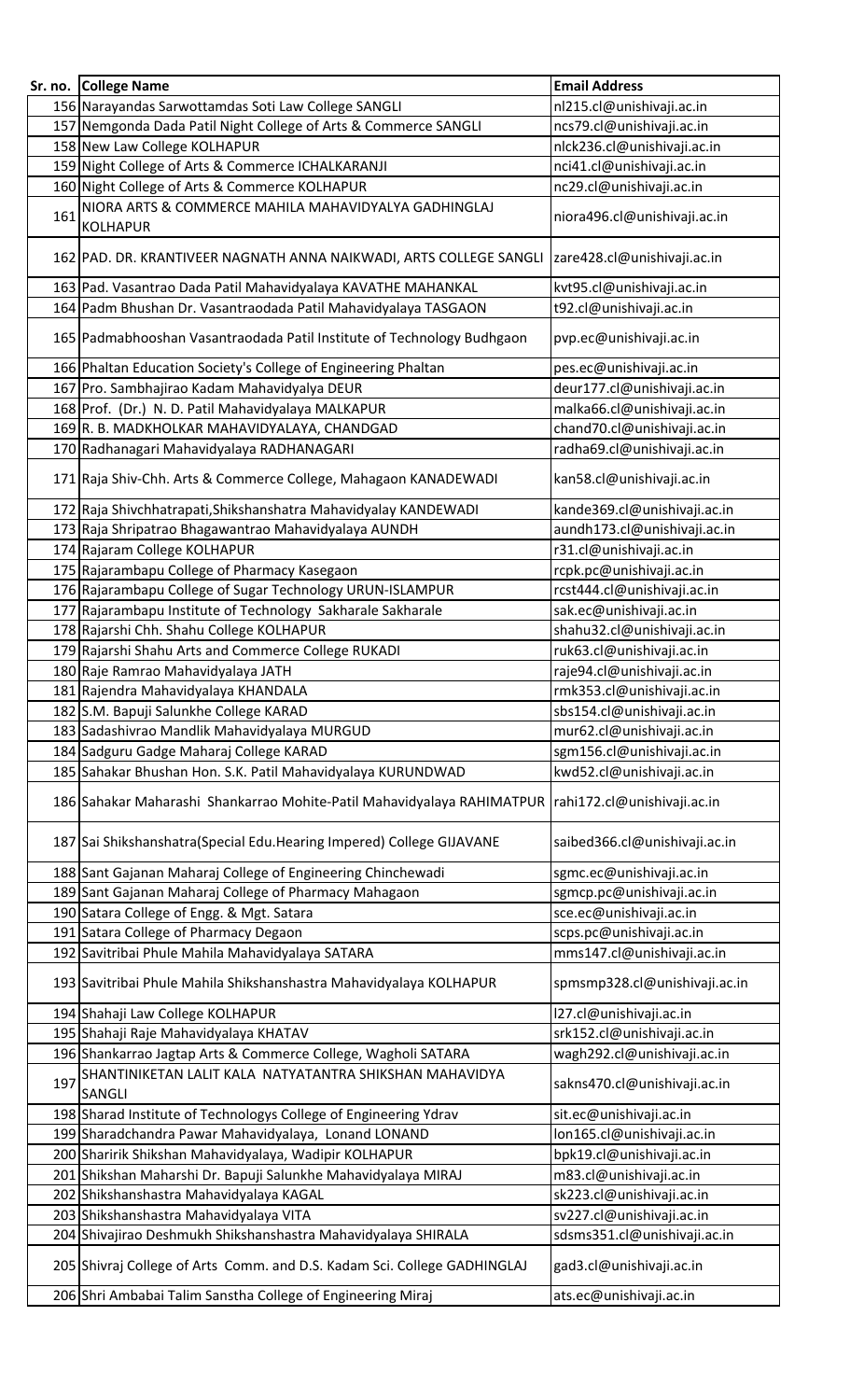|     | Sr. no. College Name                                                                                                           | <b>Email Address</b>                                       |
|-----|--------------------------------------------------------------------------------------------------------------------------------|------------------------------------------------------------|
|     | 207 Shri Lahu Bala Paritekar ASC Mahavidyalaya KOLHAPUR                                                                        | panore512.cl@unishivaji.ac.in                              |
|     | 208 SHRI RAVSAHEB RAMRAO PATIL MAHAVIDYALAYA SAVALAJ                                                                           | sav102.cl@unishivaji.ac.in                                 |
| 209 | Shri S.K. Patil Shikshanshatra Mahavidyalaya Prayag Chikali PRAYAG                                                             | skpsm344.cl@unishivaji.ac.in                               |
|     | <b>CHIKHALI</b>                                                                                                                |                                                            |
|     | 210 Shri Sampatrao Mane Mahavidyalay KHANAPUR                                                                                  | smk98.cl@unishivaji.ac.in                                  |
|     | 211 Shri Sant Gadgebaba Mahavidyalaya KAPSHI                                                                                   | kap59.cl@unishivaji.ac.in                                  |
|     | 212 Shri Santkrupa College of Pharmacy Ghogaon                                                                                 | sntk.pc@unishivaji.ac.in                                   |
|     | 213 Shri Santkrupa Institute of Education GHOGAON                                                                              | santed367.cl@unishivaji.ac.in                              |
|     | 214 Shri Shahaji Chh. College KOLHAPUR                                                                                         | sscm34.cl@unishivaji.ac.in                                 |
|     | 215 Shri Shiv-Shahu Mahavidyalaya SARUD                                                                                        | srd56.cl@unishivaji.ac.in                                  |
|     | 216 Shri Tanajirao Patil B.Ed.College ATPADI                                                                                   | tpbed373.cl@unishivaji.ac.in                               |
|     | 217 Shri Venkatesh Mahavidyalaya ICHALKARANJI                                                                                  | vmi42.cl@unishivaji.ac.in                                  |
|     | 218 Shri Vijaysingh Yadav College of Arts & Science PETH-VADGAON                                                               | vymp55.cl@unishivaji.ac.in                                 |
|     | 219 SHRI. BHIMRAO SHINDE WOMENS ASC COLLEGE WAI                                                                                | mmw376.cl@unishivaji.ac.in                                 |
|     | 220 Shri. Hanamantrao [B.G. Kharade] College of Education KOLHAPUR                                                             | bedk18.cl@unishivaji.ac.in                                 |
|     | 221 Shri. Yashwantrao Patil Science Mahavidyalaya, Solankur                                                                    | ypvms436.cl@unishivaji.ac.in                               |
|     | 222 Shrimant Babasaheb Deshmukh, Mahavidyalaya ATPADI                                                                          | atp283.cl@unishivaji.ac.in                                 |
|     | 223 Shrimant Bhaiyasaheb Rajmane ASC College MHASWAD                                                                           | mswd176.cl@unishivaji.ac.in                                |
|     | 224 Shrimant Jayshrimaladevi NaikNimbalkar Institute of Mgmt PHALTAN                                                           | sjnip451.cl@unishivaji.ac.in                               |
|     |                                                                                                                                |                                                            |
|     | 225 Shrimati Premmalatai Chavan College of Architecture KARAD<br>226 Shrimati Premmalatai Chavan College of Architecture KARAD | pcca488.ec@unishivaji.ac.in<br>pcca488.ec@unishivaji.ac.in |
|     |                                                                                                                                |                                                            |
|     | 227 Shripatrao Chougule Arts, Commerce & Science Mahavidyalaya KOTOLI                                                          | mkot72.cl@unishivaji.ac.in                                 |
|     | 228 Shripatrao Kadam Mahavidyalaya SHIRVAL                                                                                     | svl163.cl@unishivaji.ac.in                                 |
|     | 229 Smt. Akkatai Ramgonda Patil Kanya Mahavidyalaya ICHALKARANJI                                                               | kich40.cl@unishivaji.ac.in                                 |
|     | 230 Smt. Gangabai Khivraj Ghodawat Kanya Mahavidyalaya JAYSINGPUR                                                              | jkm44.cl@unishivaji.ac.in                                  |
|     | 231 Smt. Kasturbai Walchand College of Arts & Science SANGLI                                                                   | kws78.cl@unishivaji.ac.in                                  |
|     | 232 Smt. Kusumtai Rajarambapu Patil, Kanya Mahavidyala URUN-ISLAMPUR                                                           | kmu88.cl@unishivaji.ac.in                                  |
|     | 233 Smt. Maharani Tarabai College of Education KOLHAPUR                                                                        | smt224.cl@unishivaji.ac.in                                 |
|     | 234 Smt. Mathubai Garware Kanya Mahavidyalaya SANGLI                                                                           | km77.cl@unishivaji.ac.in                                   |
|     | 235 Smt. Menalben Mehata College of Arts & Commerce PACHAGANI                                                                  | pach167.cl@unishivaji.ac.in                                |
|     | 236 Smt. Putalaben Shaha College of Education SANGLI                                                                           | ed195.cl@unishivaji.ac.in                                  |
|     | 237 Smt. R. N. Patil Kanya Mahavidyalaya (ASC) Neminathnagar SANGLI                                                            | acsms303.cl@unishivaji.ac.in                               |
|     | 238 Smt. Vijayadevi Desai Senior College, Doulat Nagar PATAN                                                                   | vddc490.cl@unishivaji.ac.in                                |
|     | 239 Sou. Sushila D. Ghodawat Cha. Trusts Group of Institutions Atigre Kolhapur                                                 | sdg.ec@unishivaji.ac.in                                    |
|     | 240 Special Education (Hearing Impered) Near Govt. Milk Dairy MIRAJ                                                            | sesng447.cl@unishivaji.ac.in                               |
|     | 241 Swaraj Institute of Management KARAD                                                                                       | siom492.cl@unishivaji.ac.in                                |
|     | 242 Tatyasaheb Kore College of Pharmacy Warananagar                                                                            | tkcp.pc@unishivaji.ac.in                                   |
|     | 243 Tatyasaheb Kore Institute of Engg. & Techonology Warana                                                                    | tkt.ec@unishivaji.ac.in                                    |
|     | 244 Tatyasaheb Kore Shikshanshatra Mahavidyalaya WARNANAGAR                                                                    | tkedu372.cl@unishivaji.ac.in                               |
|     | 245 The New College KOLHAPUR                                                                                                   | nck30.cl@unishivaji.ac.in                                  |
| 246 | V. K. CHAVAN-PATIL ARTS, COMMERCE, & SCIENCE COLLEGE, KARVE<br><b>KOLHAPUR</b>                                                 | karve427.cl@unishivaji.ac.in                               |
|     | 247 Vanketashwara Institute of Management, Peth Naka PETH NAKA                                                                 | vimpn419.cl@unishivaji.ac.in                               |
|     | 248 Vasant College of Education URUN-ISLAMPUR                                                                                  | ved230.cl@unishivaji.ac.in                                 |
|     | 249 Vasantrao Dada Patil Institute of Mgmt Studies n Research MIRAJ                                                            | vpimm232.cl@unishivaji.ac.in                               |
|     | 250 Vasantrao Naik Shikshanshastra Mahavidyalaya KOLHAPUR                                                                      | vnsm316.cl@unishivaji.ac.in                                |
|     | 251 Venutai Chavan College KARAD                                                                                               | vck157.cl@unishivaji.ac.in                                 |
|     | 252 Vishveshwarya Technical Campus Faculty of Degree Engineering Sangali                                                       | vtc.ec@unishivaji.ac.in                                    |
| 253 | Vishwarkarma Dadasaheb Chavan Institute of Mgmt Research<br>MALAWADI(MASUR)                                                    | vit452.cl@unishivaji.ac.in                                 |
|     | 254 Vishwasrao Naik ArtsCommerce n Baba Naik Science College SHIRALA                                                           | srl100.cl@unishivaji.ac.in                                 |